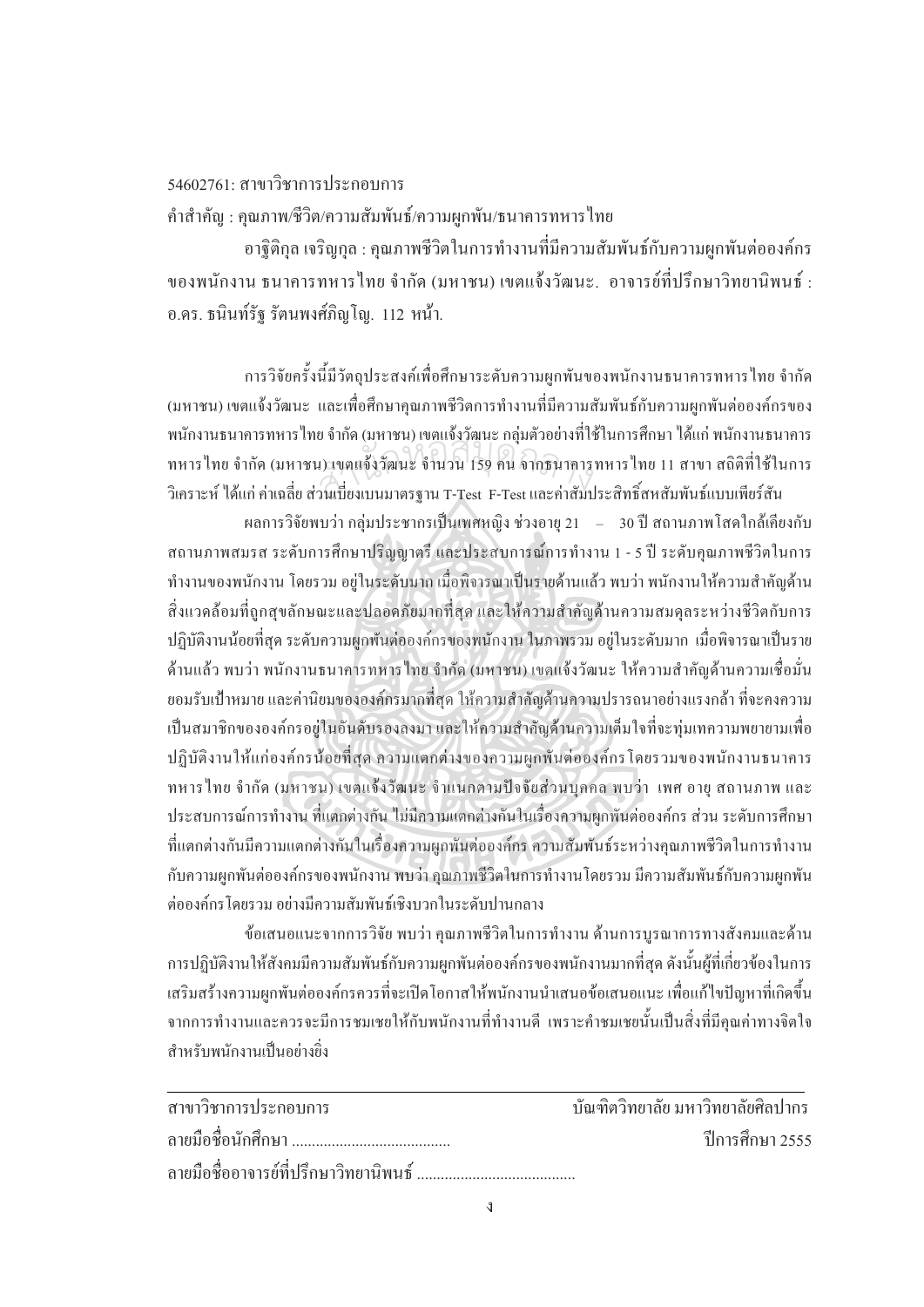## 54602761 : MAJOR : ENTREPRENEURSHIP

KEY WORDS : QUALITY/LIFE/RELATIONSHIP/COMMITMENT/THAI MILITARY BANK

ARTHITIKUL CHALEOUNKUL : QUALITY OF WORKING LIFE RELATED TO<br>ATIONAL COMMITMENT OF THAI MILITARY BANK OFFICERS. ORGANIZATIONAL COMMITMENT OF THAI MILITARY BANK OFFICERS, CHAENGWATTANA DISTRICT. THESIS ADVISOR : TANINRAT RATTANAPONGPINYO, Ph.D. 112 pp.

 This research aimed to study the commitment of Thai Military Bank officers, Chaengwattana District, and study the quality of working life related to the organizational commitment of Thai Military Bank officers, Chaengwattana District. In this study, the samples were officers of Thai Military Bank PCL working at 11 branches of Chaengwattana District, a total of 159. The statistics for data analysis included mean, standard deviation, T-Test, F-Test and Pearson correlation coefficient.

 The research results revealed that the population was female, equally single or married, aged 21-30 years and had a bachelor's degree. Their work experiences were between  $1 - 5$  years. The overall quality of working life of the officers was at the high level. Considering each aspect, the officers gave the highest priority to hygienic and safe environment, and gave the lowest priority to work life balance. The overall organizational commitment of the officers was at the high level. Considering each aspect, the officers gave the highest priority to goal and value acceptance, followed by membership intention, and gave the lowest priority to willing to work. In term of the overall organizational commitment of Thai Military Bank officers, Chaengwattana District, classified by personal factors, it was found that the officers of different sexes, ages, statuses and work experiences had indifferent organizational commitment. The officers of different educational levels had different organizational commitments. Regarding the relationships between the quality of working life and the organizational commitment of the officers, it was found that the overall quality of working life had moderately positive relationships with the overall organizational commitment of the officers. The overall quality of working life of the<br>spect, the officers gave the highest<br>ve the lowest priority to work life balar<br>ficers was at the high level. Considering

 The recommendations from the research were as the following. Since the quality of working life on social integration and work had the highest relationship with the organizational commitment of the officers, persons related to commitment enhancement should provide an opportunity to the officers to propose suggestions to solve work problems. The officers with good performance should be praised because compliment means mental values for officers. **PARTICLES 2010** 

| Program of Entrepreneurship | Graduate School, Silpakorn University |
|-----------------------------|---------------------------------------|
|                             | Academic Year 2012                    |
|                             |                                       |